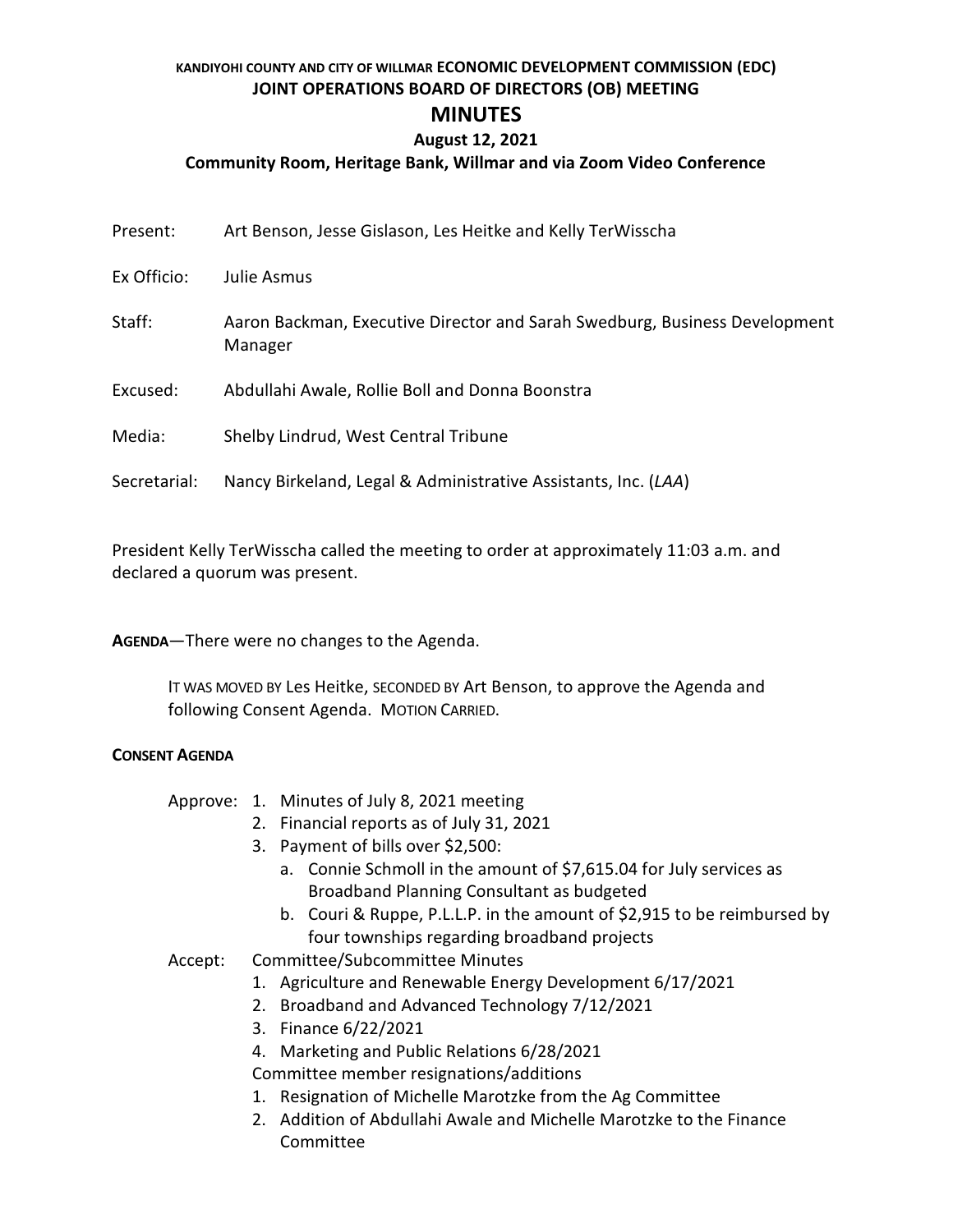#### **UNFINISHED BUSINESS**

**Marketing and Communications Specialist Update.** Aaron Backman reported the new position was posted on various websites and eight resumes have been received to date. The position will close August 24<sup>th</sup>. Julie Asmus, Art Benson and Les Heitke volunteered to review resumes and interview applicants.

**Cyber Security Insurance Coverage Update.** Backman reported the EDC is insured by Minnesota Counties Intergovernmental Trust and has cyber suite coverage of \$50,000 annual aggregate limit (see attached). Coverage can be increased, if desired. Backman provided information on obtaining a privacy attorney or breach coach; he will do further research. Backman noted the EDC has contracted with Bennett Office Technologies to monitor and update the server and computers monthly.

#### **NEW BUSINESS**

**Resignation of David Ramstad, Willmar Planning & Development.** Backman informed the board that David Ramstad, Willmar Planning & Development Director for the City of Willmar submitted his resignation and his last day of work will be August 27, 2021. Backman is concerned about pending projects, has encouraged the city to fill the position as soon as possible and to appoint an interim zoning administrator. Backman indicated it is possible there could be some collaboration between the city and the EDC, but the focus of each entity is different.

**Revised Agreement for Services for Broadband Planning.** Backman noted Connie Schmoll has spent more hours than originally planned on broadband as there are now four projects in process rather than one. He suggested the total hours in the EDC's agreement with Schmoll be increased (see attached). Backman spoke with Larry Kleindl about Kandiyohi County allocating American Rescue Plan Act funds to the EDC for administration of the broadband projects and he indicated that could be a possibility.

IT WAS MOVED BY Art Benson, SECONDED BY Jesse Gislason, to approve the changes to Exhibit A of the Agreement for Services for Broadband Planning and to increase the 2021 budget for broadband planning to \$16,640. MOTION CARRIED.

#### **REPORTS**

**Economic Development Activity.** Swedburg reported on her attendance at the Consultants Forum Workshop in Detroit, Michigan (see attached). The workshop had modest attendance (around 60 total) allowing her to connect with several site selectors; she was the only representative from Minnesota. Most site selectors who attended represented industrial businesses. Swedburg has followed up with all of the site selectors with whom she met, including through LinkedIn. Swedburg and Joanna Schrupp of MinnWest Technology Campus will attend Community Venture Network presentations tomorrow in the Twin Cities and tonight will meet with a potential business looking at moving to Willmar.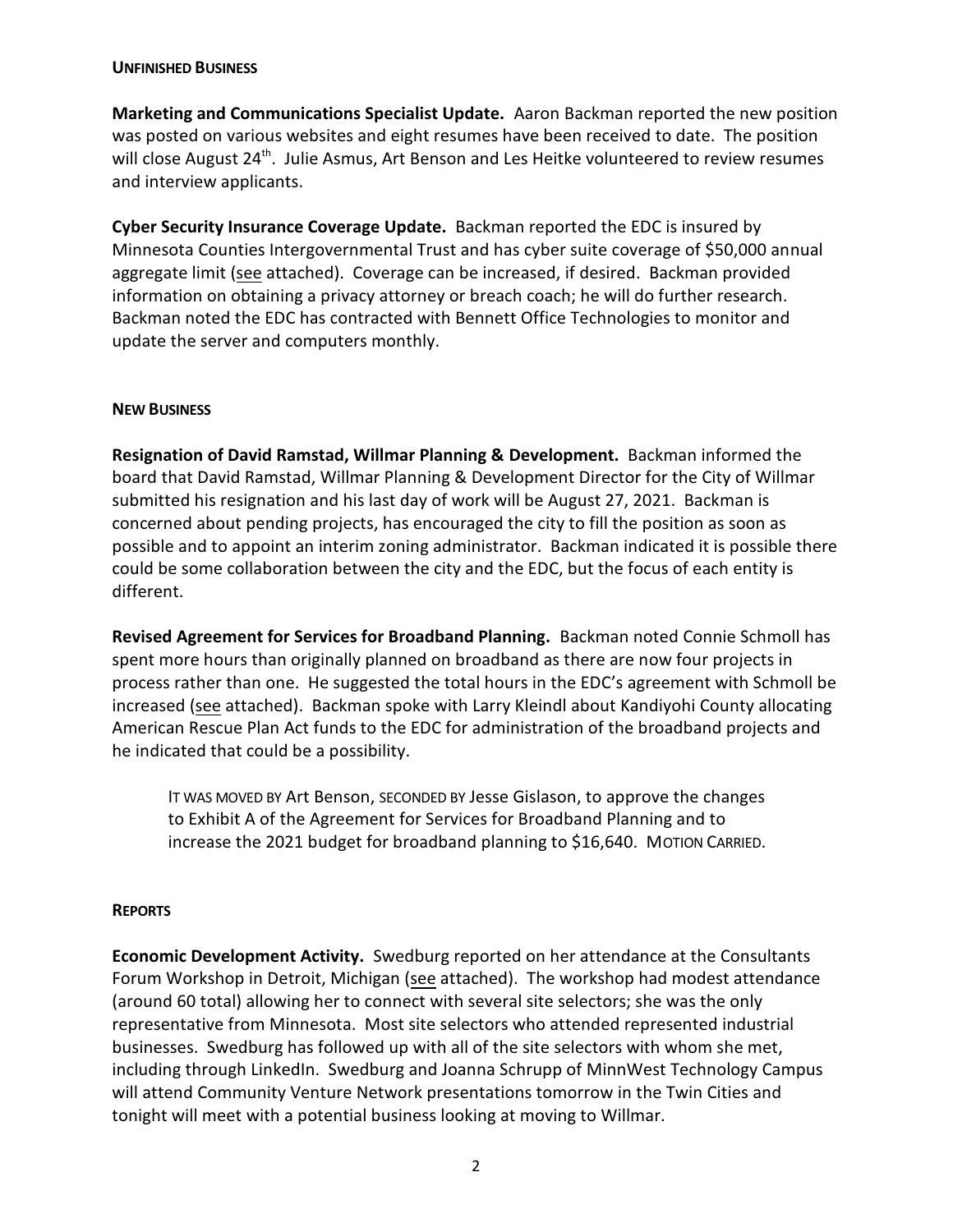Backman reported the City of Willmar approved the sale of 32.9 acres to the logistics company and approved the Purchase Agreement. There is a resolution to replat multiple parcels into a single lot in the Industrial Park, which requires rezoning to industrial and vacation of a street. The CEO of RDC will be in Willmar to speak about the logistics company to the Willmar City Council. A railroad spur is being discussed for the Industrial Park. Backman gave an update on Highway 23; bidding documents are at MnDOT's central office in St. Paul. Bid opening on the north gap between Paynesville and Richmond will be November 10, 2021. Construction will begin in the spring of 2022. Backman and Swedburg met with two developers this week on potential projects. The Commissioner of the Minnesota Department of Employment and Economic Development was in Willmar August  $4<sup>th</sup>$  where a round table was held at Midtown Plaza; he also toured Chaw's Asian Market. Heitke noted the Willmar Lakes Area Chamber of Commerce recently did a first dollar presentation to Chaw's Asian Market.

**Elevate Business Academy.** Swedburg reported informational sessions are scheduled; the first one was held last night via Zoom. Approximately 20 are interested at this time. Classes will begin September 16, 2021. Swedburg and Scott Marquardt of Southwest Initiative Foundation (SWIF) are researching state funding possibilities. Backman acknowledged SWIF's participation and its reimbursement of program expenses to date. SWIF applied for funding through the Small Business Administration of \$30,000 to contribute to the program. Swedburg attended a meeting in New London to market the program.

**Finance.** Swedburg provided information on loan applicant Groom Zone noting the Finance Committee is recommending approval of a \$38,000 loan.

IT WAS MOVED BY Art Benson, SECONDED BY Jesse Gislason, to approve the Finance Committee's recommendation to do a seven-year \$38,000.00 loan to Groom Zone LLC under the Kandiyohi County and City of Willmar Economic Development Commission's Revolving Loan Fund Program at 5% interest with a shared second security position with Mid-Minnesota Development Commission in machinery, equipment and real estate contingent upon the applicant's primary residence being located onsite and the business receiving an SBA 7(a) loan or conventional financing from United Prairie Bank. MOTION CARRIED.

Swedburg gave an update on the EDC's loan of \$45,000 to Amin Grocery and financing by other lenders. The Finance Committee is recommending a change in the EDC's security position.

IT WAS MOVED BY Les Heitke, SECONDED BY Art Benson, to approve the Finance Committee's recommendation to revise the security position of the Kandiyohi County and City of Willmar Economic Development Commission's loan to Amin Grocery, LLC to a third security position in the real estate and building and a first secured position on all inventory and equipment. MOTION CARRIED.

[Jesse Gislason was excused from the meeting.]

**Township Broadband Projects.** Swedburg reported Schmoll is working on the National Telecommunications and Information Administration (NTIA) grant application for seven townships, which requires a match that will be provided by Federated Telephone Cooperative.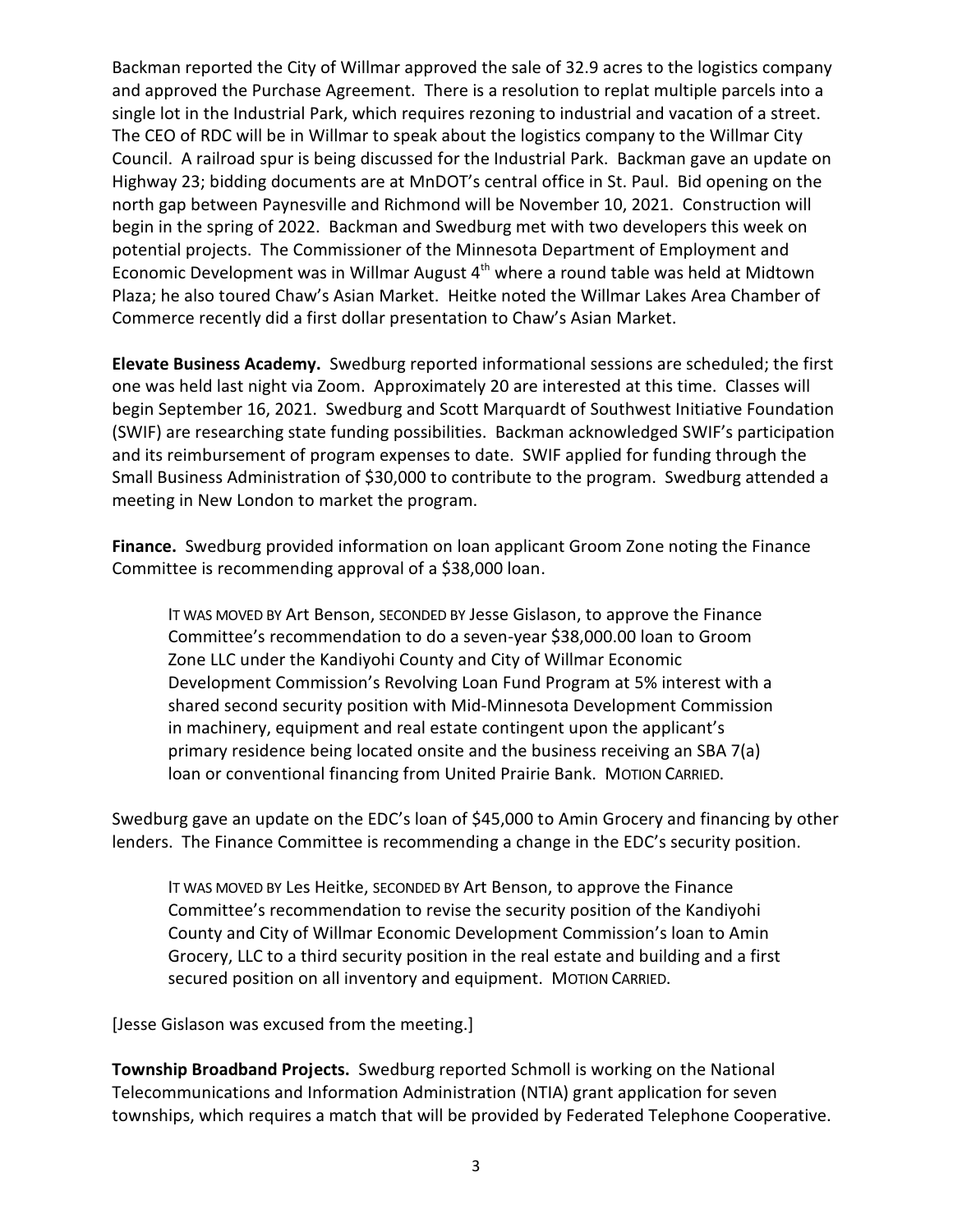The Broadband and Advanced Technology Committee is still waiting for more information on the state's Border-to-Border Grant. Communication continues with Charter on projects in the New London area and with Arvig for projects in Prinsburg. Vibrant Broadband is looking at projects along the east border of the county for which Mark Boeschen is seeking clarification. Where a provider participates is based on where it already has service. Backman stated Federated Telephone Cooperative is working with both the NTIA grant and the state Border-to-Border grant.

#### **COMMITTEE REPORTS**

**Agriculture and Renewable Energy Development.** Swedburg is communicating with three individuals who may join the committee. Backman reported 130 participated in the Partners in Ag Conference. The speakers were very good, two of whom spoke on shrimp farming.

**Business Retention and Expansion/Recruitment.** Backman reported the two subcommittees, Workforce Development and Business Support, are meeting. The Workforce Development Subcommittee will meet August 16 at 2:00 p.m. along with the Job Fair planning committee. A Job Fair at Ridgewater College is planned for October 13, 2021. October is manufacturing month and the subcommittee is communicating with high school representatives about students touring local manufacturing businesses; they want local youth to get familiar with innovative Kandiyohi County businesses. Swedburg reported she is working on a survey to send to businesses that received grants from the EDC asking how their business is doing and to reconnect with them. Bridget Paulson, chair of the Business Support Subcommittee, has introduced them to CareerForce resources for a virtual job fair.

**Marketing and Public Relations.** Backman reported the committee met in July and looked at updating the Opportunity Zone brochure and Ag flyer. He and Swedburg are looking at work that can be done by the new employee. Heitke noted he dropped off a brochure being used by Sioux Falls to attract employees that could possibly be replicated here.

**Leisure Travel.** Backman reported the Leisure Travel meeting was held in a New London park. Chair TerWisscha noted Spicer hotels appear to be busier.

**WHAT'S UP?** Asmus reported Robbins Island is nearly complete; work has started on the ball fields and event center near the Willmar High School and there have been discussions with the Curling Club to build its facility in the same area. Benson gave an update on the Curling Club project. Asmus stated Invest in Willmar is discussing marketing a master plan of the Civic Center complex. Work has also started on the ball diamond at Swansson Field. Heitke noted he has seen more kayakers at Robbins Island and the Flags of Honor project will be dedicated on September 11, 2021. President TerWisscha reported TerWisscha Construction has 21 new positions open and they are making progress on Simply Shrimp, which converted a farm into a hatchery. Backman reported half of the communities in the county have less than two months of housing inventory available. President TerWisscha stated Willmar has very few single-family lots available. Swedburg indicated New London also discussed the need for housing.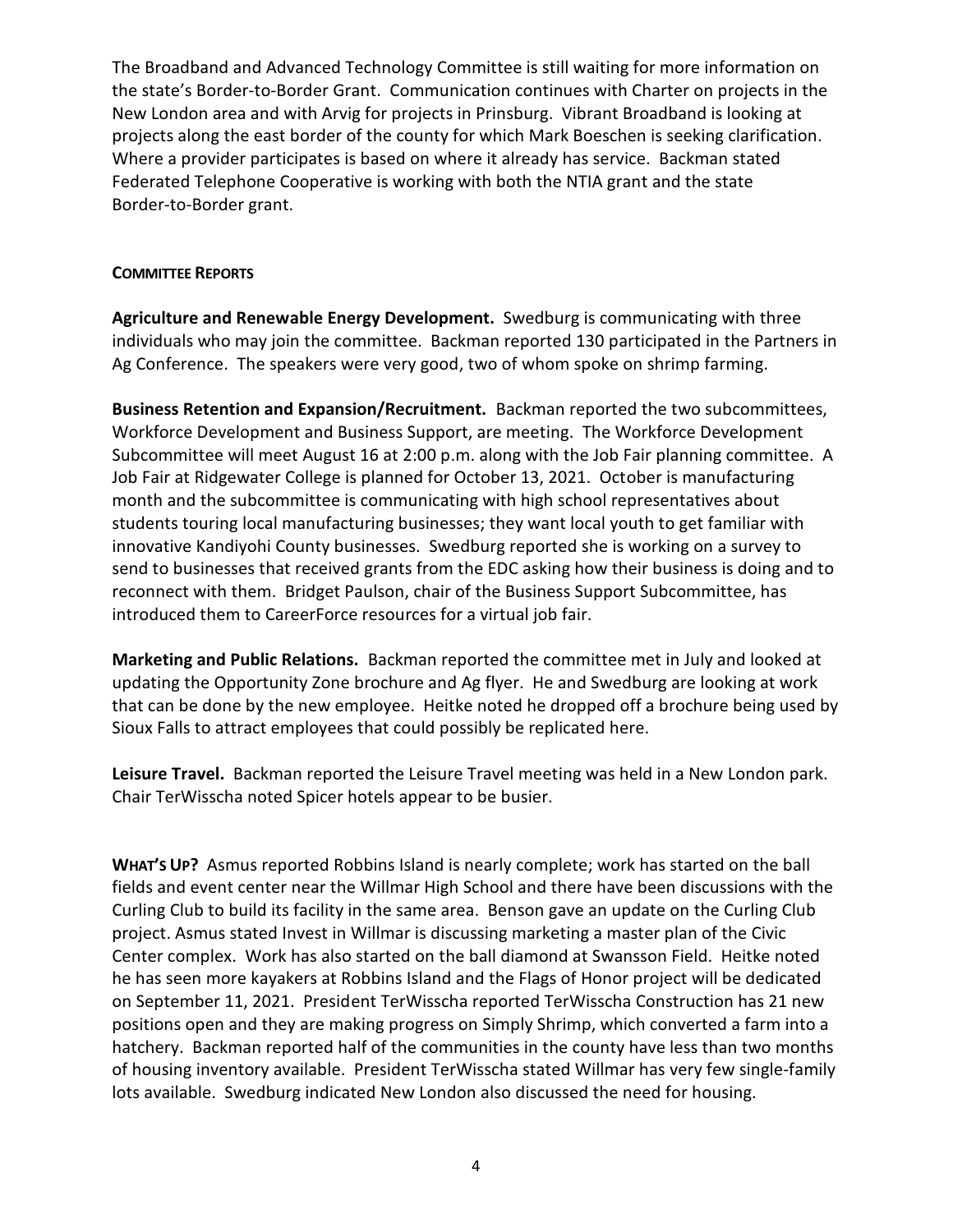NEXT MEETING-The next board meeting is 11:00 a.m., Thursday, September 9, 2021 at the Community Room of Heritage Bank, Willmar and via Zoom video conference.

ADJOURNMENT-There being no other business, the meeting was adjourned at approximately 1:00 p.m.

Secretary Jesse Gislason,

APPROVED: 9/9/2021:

Kelly TerWisscha, President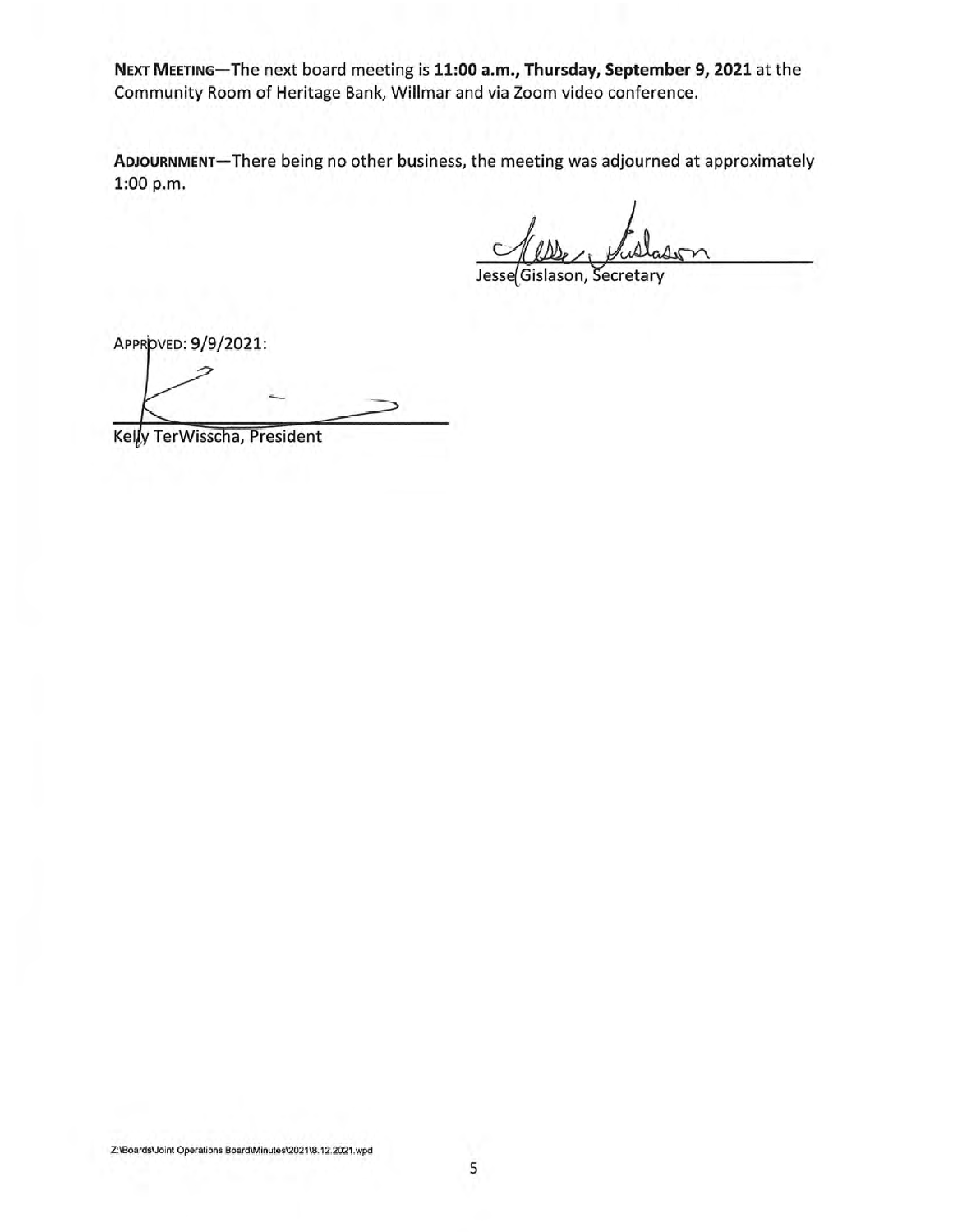

# MINNESOTA COUNTIES INTERGOVERNMENTAL TRUST

### **COVERAGE DECLARATIONS**

**CYBER SUITE - ARTICLE THREE** 

| DOCUMENT NO.:           | PC675021-1                                                         |
|-------------------------|--------------------------------------------------------------------|
| MEMBER:                 | Kandiyohi County & City of Willmar Economic Development Commission |
| <b>MAILING ADDRESS:</b> | PO Box 1783<br>Willmar, MN 56201-1783                              |

**COVERAGE PERIOD:** FROM 1/1/2021 TO 1/1/2022 AT 12:01 A.M. CENTRAL STANDARD TIME

CYBER SUITE - \$50,000 ANNUAL AGGREGATE LIMIT BREAKDOWN

| <b>First Party Annual Aggregate Limit:</b>    | \$25,000 |
|-----------------------------------------------|----------|
| Third Party Defense Annual Aggregate Limit:   | \$12,500 |
| Third Party Liability Annual Aggregate Limit: | \$12,500 |
| <b>Cyber Suite Deductible Per Occurrence:</b> | \$1,000  |

#### DATA COMPROMISE RESPONSE EXPENSE (FIRST PARTY COVERAGE)

| <b>SUBLIMITS:</b>                         |          |                |
|-------------------------------------------|----------|----------------|
| <b>Forensic IT Review</b>                 | \$12,500 | Per Occurrence |
| Legal Review                              | \$12,500 | Per Occurrence |
| <b>Public Relations</b>                   | \$5,000  | Per Occurrence |
| <b>Regulatory Fines and Penalties</b>     | \$12,500 | Per Occurrence |
| Payment Card Industry Fines and Penalties | \$12,500 | Per Occurrence |
|                                           |          |                |

**COMPUTER ATTACK (FIRST PARTY COVERAGE)** 

| <b>SUBLIMITS:</b>       |          |                |  |
|-------------------------|----------|----------------|--|
| Loss of Business        | \$12,500 | Per Occurrence |  |
| <b>Public Relations</b> | \$5,000  | Per Occurrence |  |

#### **CYBER EXTORTION**

**Cyber Extortion** 

\$25,000

Per Occurrence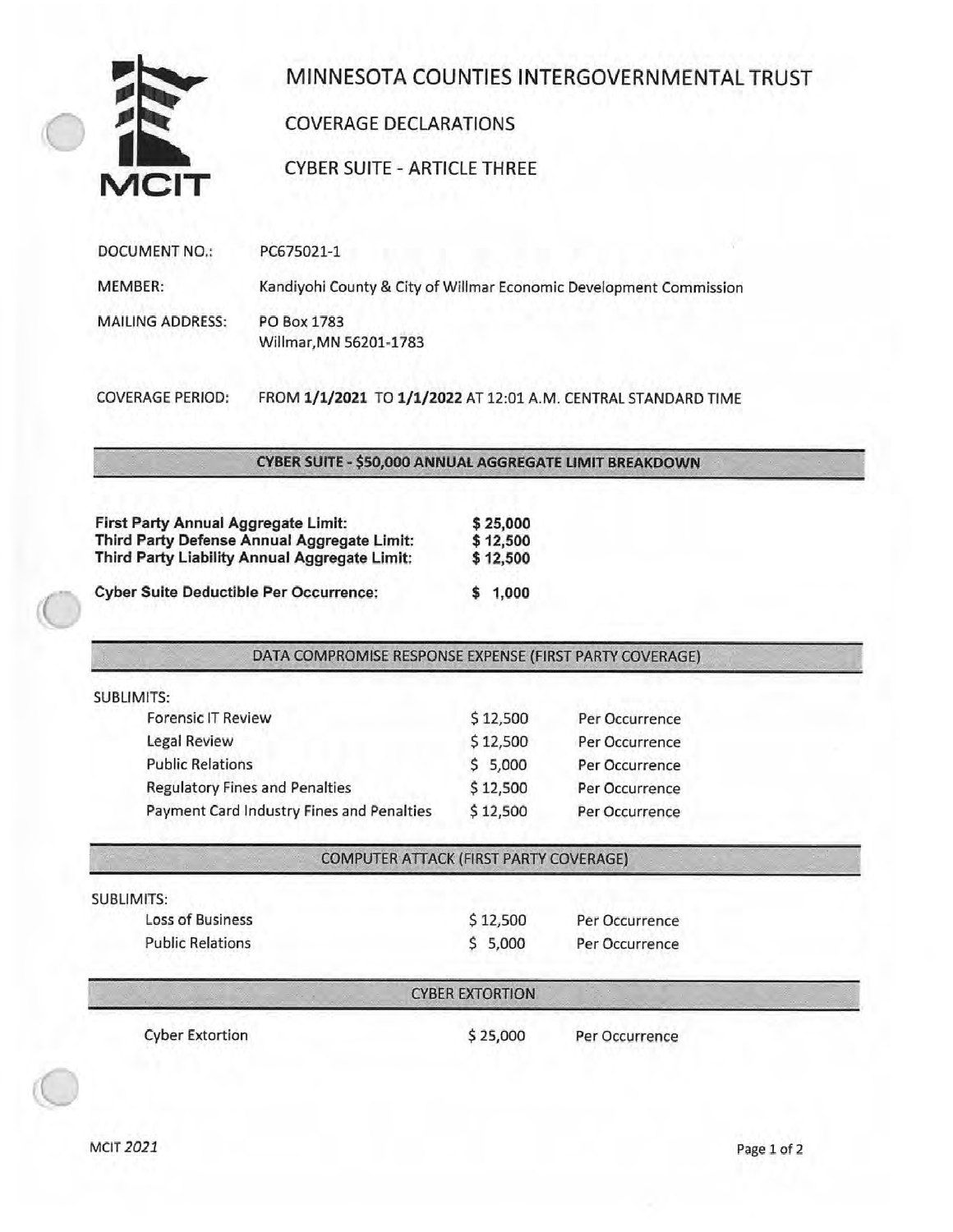|                           | MISDIRECTED PAYMENT FRAUD                                 |                |  |
|---------------------------|-----------------------------------------------------------|----------------|--|
| Misdirected Payment Fraud | \$10,000                                                  | Per Occurrence |  |
|                           | <b>COMPUTER FRAUD</b>                                     |                |  |
| Computer Fraud            | \$10,000                                                  | Per Occurrence |  |
|                           | DATA COMPROMISE LIABILITY INCLUDED (THIRD PARTY COVERAGE) |                |  |

#### NETWORK SECURITY LIABILITY INCLUDED (THIRD PARTY COVERAGE)

### ELECTRONIC MEDIA LIABILITY INCLUDED (THIRD PARTY COVERAGE)

COVERAGE UNDER ARTICLE THREE IS PROVIDED TO THE MEMBER SUBJECT TO THE MINNESOTA COUNTIES INTERGOVERNMENTAL TRUST JOINT POWERS AGREEMENT, BY-LAWS, THIS COVERAGE DOCUMENT AND ANY ENDORSEMENTS ATTACHED HERETO. NOTHING CONTAINED IN THE TRUST JOINT POWERS AGREEMENT, BY-LAWS OR THIS COVERAGE DOCUMENT SHALL CONSTITUTE A WAIVER OF ANY IMMUNITIES CONFERRED UNDER MINNESOTA STATUTE SECTION 466.03, NOR A WAIVER OF THE LIMITS OF GOVERNMENTAL LIABILITY UNDER MINNESOTA STATUTE 466.04. VARIOUS PROVISIONS IN THIS COVERAGE DOCUMENT RESTRICT COVERAGE. READ THE JOINT POWERS AGREEMENT, BY-LAWS AND THIS COVERAGE DOCUMENT CAREFULLY TO DETERMINE RIGHTS, DUTIES AND WHAT IS AND IS NOT COVERED.

COUNTERSIGNED 12/8/2020 (Date) BY

They the

(Authorized Representative)

**MCIT 2021**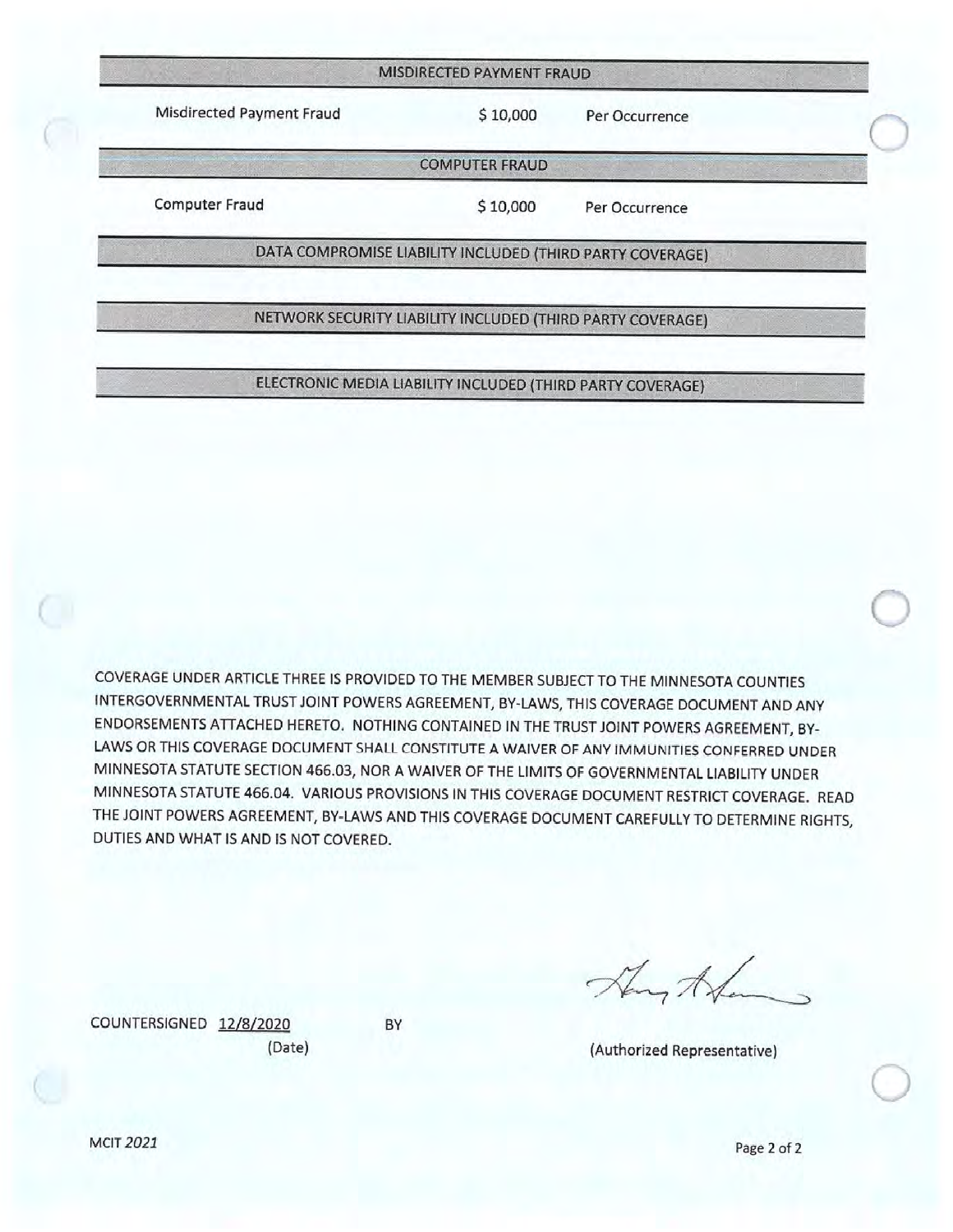### Kandiyohi County and City of Willmar Economic Development Commission **AGREEMENT FOR SERVICES for** Broadband Planning in Kandiyohi County July 1, 2021 - January 31, 2022



THIS AGREEMENT is made and entered into this \_\_ day of April, 2021 between Kandiyohi County and City of Willmar Economic Development Commission (hereafter EDC), P.O. Box 1783, Willmar, MN 56201 and Constance J. Schmoll (hereafter Contractor), 7001 12<sup>th</sup> Street NW, Willmar, MN 56201. EDC and Contractor agree to the following terms and conditions:

A. Duties, Terms and Services: Subject to the terms and conditions of this Agreement, EDC hereby engages Contractor to perform the services set forth herein for the EDC's Broadband and Advanced Technology Committee and for broadband planning and outreach activities in Kandiyohi County (hereafter "the Project"), and Contractor hereby accepts such engagement.

Under this Agreement, Contractor will provide the services as described in the Scope of Work (attached as Exhibit A) which outlines key work pertaining to the Project including, but not limited to, project planning, coordination of efforts, grant writing, marketing, outreach to businesses and nonprofits, technical assistance and reporting documentation with the Project. The Project scope of work may be modified through electronic and/or written agreement by EDC and Contractor.

This Agreement shall commence on July 1, 2021 and be completed on or before January 31, 2022. Services will be provided as agreed upon and generally described in the Scope of Work (attached as Exhibit A).

- B. Written Reports and Materials: The contract will require that all written documentation compiled within the scope of work be provided on or before March 1, 2022. All documents prepared by Contractor in connection with services rendered under this Agreement, are and shall remain the exclusive property of EDC.
- C. Compensation: EDC agrees to pay Contractor a fee of up to \$9,880 (approximately 152 hours) at a rate of \$65/hour for each hour completed toward the Project. In addition, Contractor may request reimbursement of up to \$800 for travel/mileage and \$100 for supplies and materials. The total compensation shall not exceed \$10,780 unless all parties agree to additional compensation, in writing, within the timeframe of this contract. The EDC or Contractor may request additional compensation should the scope of work be expanded and associated costs be agreed upon by all parties.
- D. Billing/Payments: Contractor shall submit an invoice one time per month beginning on July 31, 2021. A final invoice covering remaining costs shall be submitted by Contractor within 15 days of the contract end date of January 31, 2022. Compensation shall be payable by EDC within 15 days of receipt of the Contractor's invoices. Contractor shall bill and EDC shall reimburse the Contractor for all reasonable expenses that are incurred in connection with the performance of duties. All expenses must be submitted with receipts for specific itemized expenses.
- E. Use of Personal Automobile: Contractor will be reimbursed for mileage at the rate established by the Internal Revenue Service (currently .56 cents/mile) when using her own automobile for travel on authorized activity related to contract completion. Transportation expenses between Contractor's home and the EDC shall be considered personal commuting expenses and not reimbursable under this agreement. Transportation expense for planning meetings from Contractor's home or from the EDC office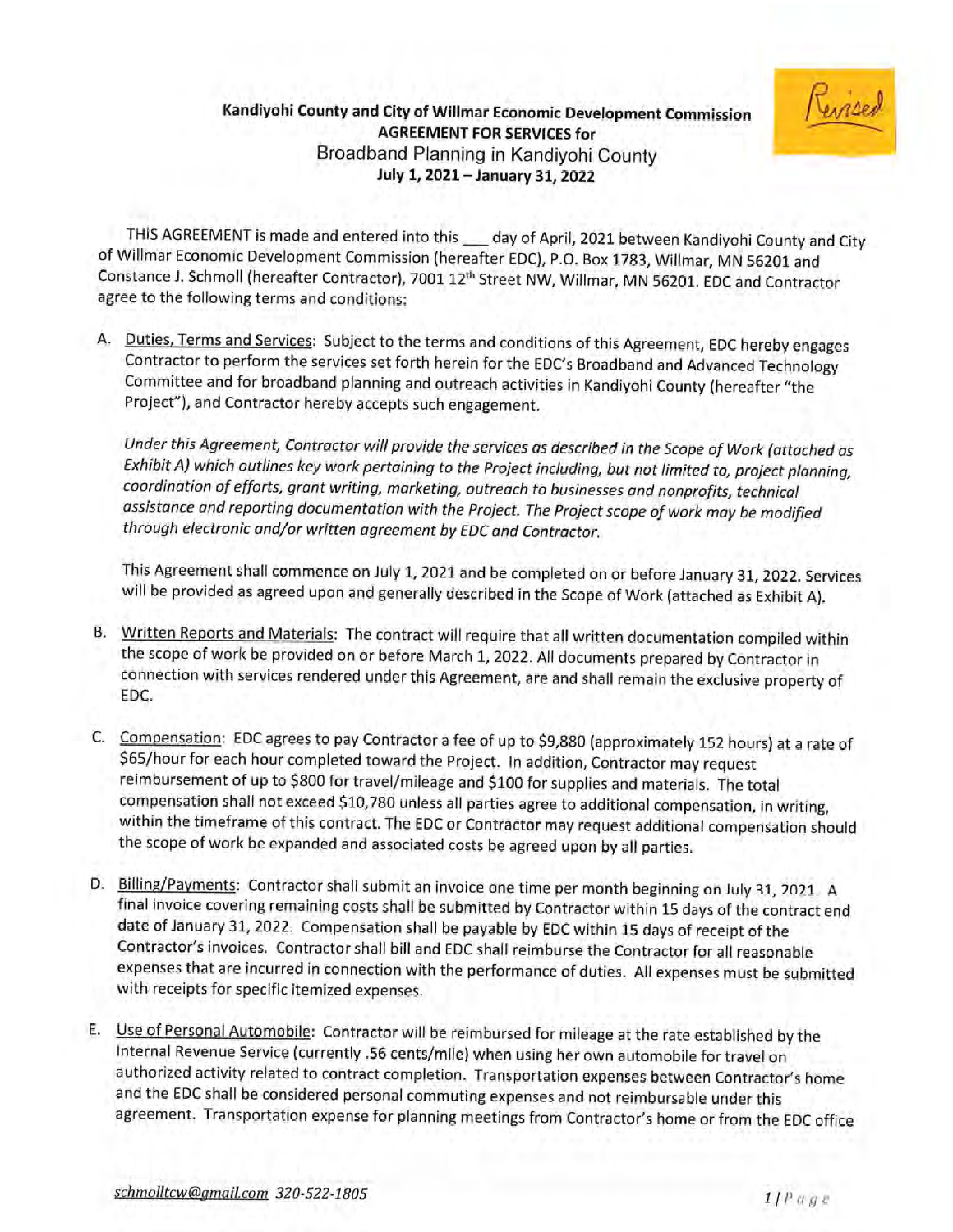shall be reimbursed. The maximum reimbursement for mileage must fall within the compensation limit noted in paragraph C. Contractor shall carry, at her own expense, the minimum insurance coverage for property damage and public liability relating to the operation of her personal vehicle.

- F. Liability and Indemnification: Contractor represents that the services to be provided under this Agreement are reasonable in scope and she has the experience and ability to provide the services. Contractor agrees to indemnify and hold harmless EDC against all claims, suits or judgments made or recovered by any and all persons which are the result of acts or omissions of Contractor, Contractor's agents or employees during performance of services under this Agreement.
- G. Confidentiality: Contractor acknowledges that during the engagement she may have access to and become acquainted with information about the Project and EDC. Contractor agrees she will not disclose any information, directly or indirectly, about the Project or EDC, either during the term of this Agreement or at any other time thereafter, except as required in the course of this engagement or with the approval of EDC. All files, records, documents, letters, notes and similar items relating to the Project, whether prepared by Contractor or otherwise coming into her possession, shall remain the exclusive property of EDC.
- H. Termination: Either party may terminate this Agreement by giving 30 days prior written notice to the other. In the event of any such termination, Contractor shall be compensated for professional fees and expenses incurred with respect to services performed through the effective date of termination, but will not be entitled to any additional compensation. In addition, if Contractor is convicted of any crime or offense, fails or refuses to comply with written policies or reasonable directive of EDC, is guilty of serious misconduct in connection with performance, or materially breaches provisions of this Agreement, EDC at any time may terminate the engagement of Contractor immediately and without prior written notice to Contractor.
- Independent Contractor: This Agreement shall not render Contractor an employee of EDC. Contractor is Τ. and will remain an independent contractor in her relationship to EDC. EDC shall not be responsible for withholding taxes with respect to Contractor's compensation hereunder. Contractor shall have no claim against EDC hereunder or otherwise for vacation pay, sick leave, retirement benefits, social security, worker's compensation, health or disability benefits, unemployment insurance benefits or employee benefits of any kind.
- J. EDC Non-Discrimination Policy: Contractor shall adhere to EDC's non-discrimination policy. The policy states EDC does not discriminate on the basis of race, color, sex, national origin, sexual orientation, disability, age or religion in its employment, or the provision of programs and services.

KANDIYOHI COUNTY & CITY OF WILLMAR ECONOMIC DEVELOPMENT COMMISSION

By:

Aaron Backman **Executive Director** 

Date: April \_\_\_\_\_\_\_, 2021

Constance J. Schmoll Independent Contractor

Date: April \_\_\_\_\_\_, 2021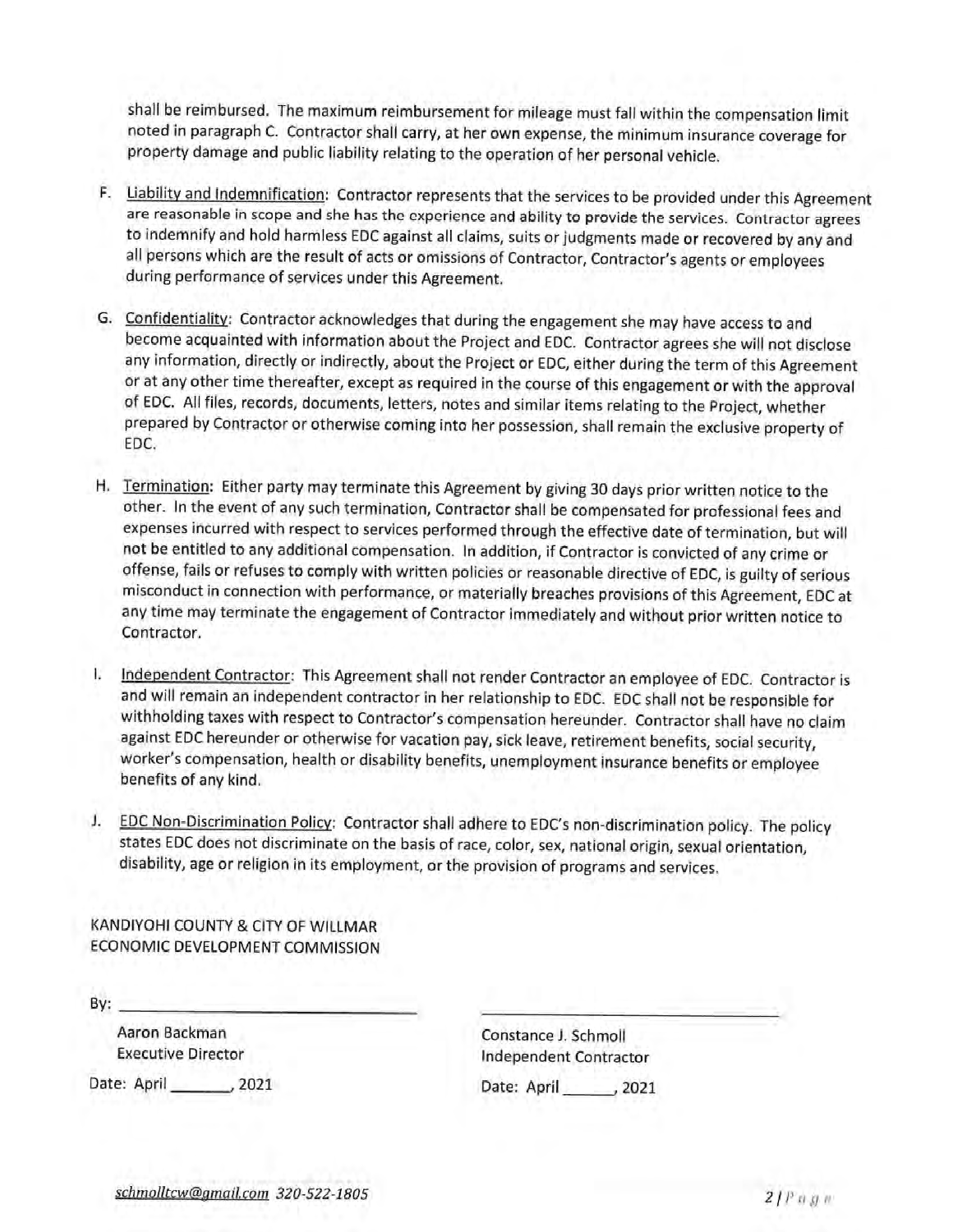## **Exhibit A** Scope of Work for Contracted Broadband Planning and Deployment Assistance in Kandiyohi County

The following outline proposes tasks and the proposed estimated timeframe for the contract. This outline should be considered a starting point for discussion about the preferred process and timeframe to best meet the desired outcome of this project. The full scope of work will be determined by several factors, including:

- 1. Final decisions made by potential broadband service providers and Kandiyohi County/Township leaders who choose to move forward with broadband planning and potential project implementation.
- 2. Funds allocated for broadband deployment during the 2021 State of Minnesota Legislative Session and other possible funding sources.
- 3. Direction provided by EDC for advancing the current deployment project and beginning or continuing future projects.
- JULY 2021-40 hours Actual: 116 hours concentration on Federated 4-township project, Prinsburg project and possible NTIA grant application planning. Meetings with providers, seven townships and one city.
- Work with Federated Telephone Cooperative to finalize broadband deployment plans, including determining number of residential sites, businesses, anchor institutions and other potential consumers of broadband in the proposed project area and market the project to constituents to determine commitment. The current proposed project area includes the townships of Arctander, Dovre, Mamre and St. Johns.
- Coordinate work of the EDC Broadband and Advanced Technology Committee to inform and educate township constituents and promote signing of a petition asking the township supervisors to invest in the project.
- Coordinate planning sessions with representatives of Arctander, Dovre, Mamre and St. Johns Townships in their current pursuit of a broadband deployment project with Federated Telephone Cooperative. Decisions will need to be made about bonding, assessing constituents, creating a subordinated service district, service agreements with the broadband providers and paying for or bonding to secure funds to pay for the project.
- Continue to seek funding from various sources, in addition to county funds and township resources and bonding, to bring the cost down for individuals and businesses in the project area. Additional funds may come from Kandiyohi County from American Rescue Plan Act funds and businesses in the project area or that serve the project area.
- Continue discussions with Hanson Communications and Vibrant Broadband on additional broadband projects in the rural areas of Kandiyohi County. Broadband deployment is an eligible expense for use of American Rescue Plan Act funds and the timeframe for that use aligns with broadband deployment projects that can be planned during the year 2021 and finished by December 2023.
- Provide continued communication with providers, EDC, the EDC Broadband and Advanced Technology Committee, townships and Kandiyohi County.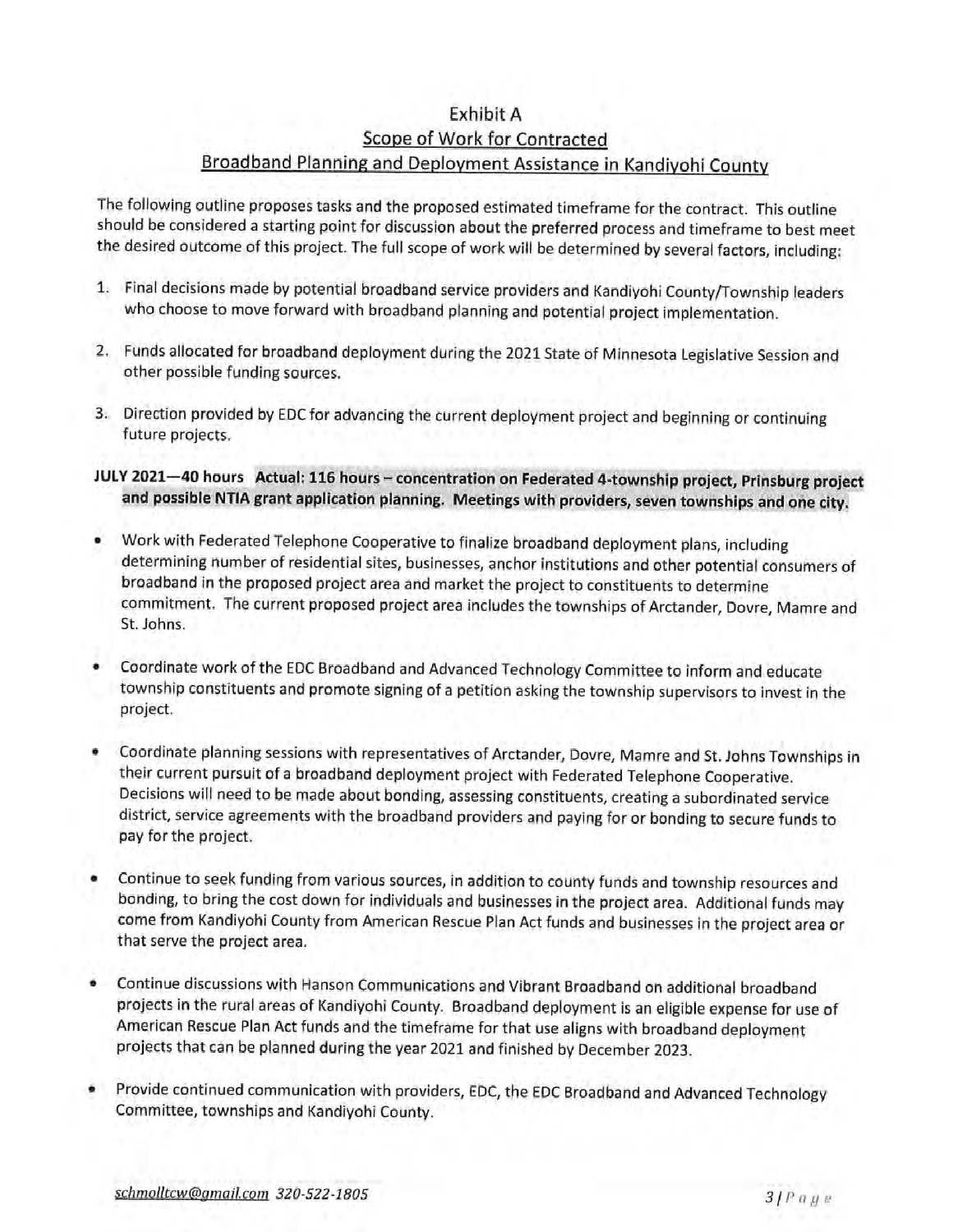- AUGUST 2021-36 hours I now predict a 70-hour month. In addition to state grant, the NTIA grant needs to be completed and extra letters of support secured. Townships need to conduct constituent meetings. Education will be necessary again as some of the people will not have attended the other meetings.
- Continue tasks as in July according to need. ٠
- Secure letters of support for the broadband projects to be submitted with the Minnesota Border-to-Border  $\bullet$ Broadband Development Grant application. Letters are needed from constituents, as well as those serving the people in the project area (schools, healthcare, parks, farm services, technology and more).
- Prepare a competitive grant application, in conjunction with Federated Telephone Cooperative, to be  $\bullet$ submitted by late August or early September 2021 to meet the state grant application deadline.
- Continue securing letters of support, refinement of the competitive grant application, and coordination of planning with providers, EDC, the EDC Broadband and Advanced Technology Committee, townships, Kandiyohi County and other funders.
- Provide assistance to Federated Telephone Cooperative to submit the state grant application and remain in contact with the Minnesota Office of Broadband Development to provide additional information and materials as requested.
- September 2021 January 2022 -40 hours Additional projects have been suggested since the start of contract. Vibrant broadband is one that will need to wait for planning until after September. I predict that project will take quite a bit of planning with the provider and townships. The hours for September - January will likely be 70 hours.
- Remain in contact with the Minnesota Office of Broadband Development to provide additional information and materials as requested.
- Further pursue future projects with township leaders and constituents and with potential broadband providers and start the planning process with interested parties.
- Provide continued communication with providers, EDC, the EDC Broadband and Advanced Technology  $\bullet$ Committee, townships and Kandiyohi County.
- Spend time coaching and training the EDC's Business Development Manager in the area of broadband ۰ development.

New Prediction: 256 hours @  $$65 = $16,640$  rather than the original \$10,000